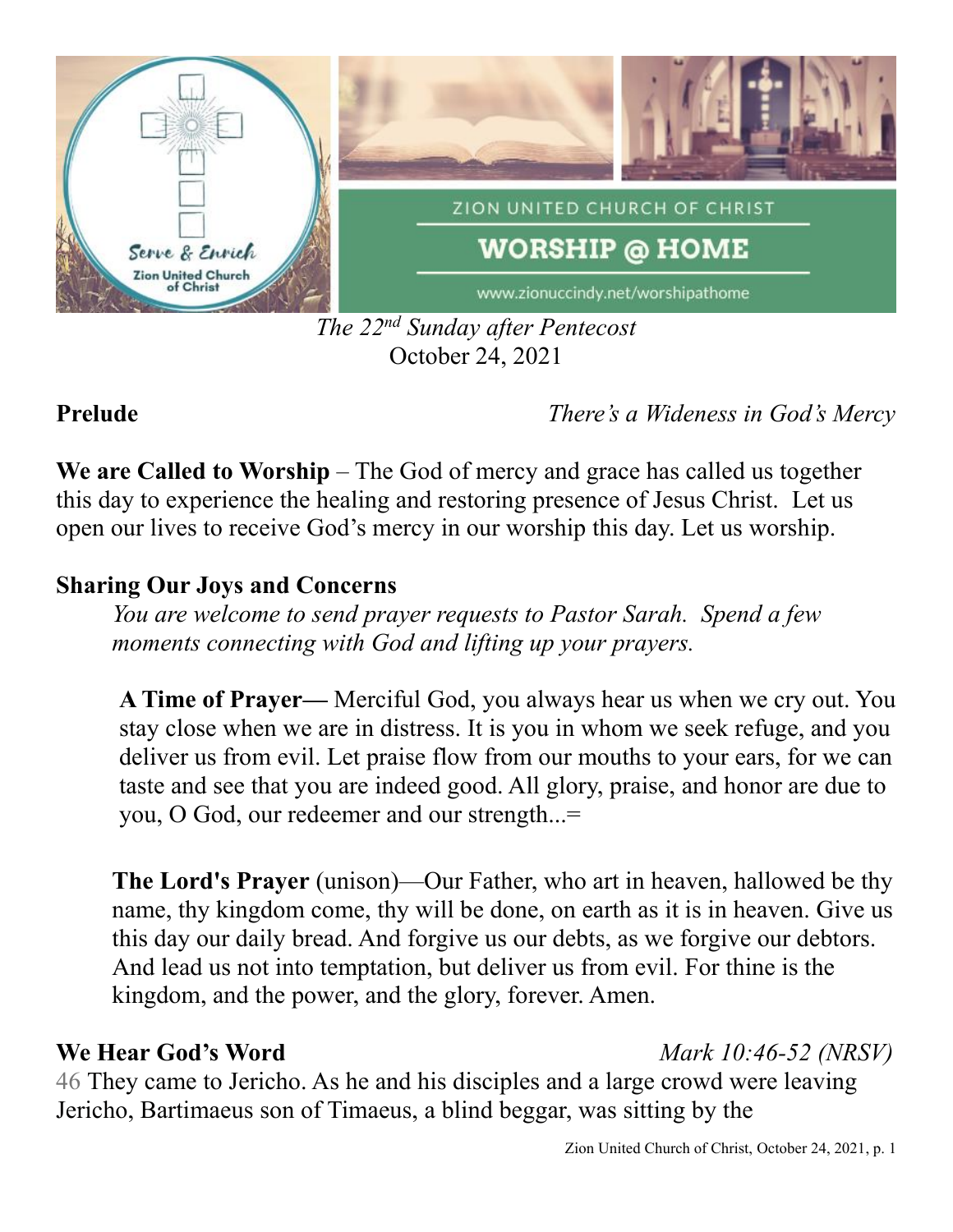roadside. <sup>47</sup>When he heard that it was Jesus of Nazareth, he began to shout out and say, 'Jesus, Son of David, have mercy on me!' <sup>48</sup>Many sternly ordered him to be quiet, but he cried out even more loudly, 'Son of David, have mercy on me!' <sup>49</sup>Jesus stood still and said, 'Call him here.' And they called the blind man, saying to him, 'Take heart; get up, he is calling you.' <sup>50</sup>So throwing off his cloak, he sprang up and came to Jesus. <sup>51</sup>Then Jesus said to him, 'What do you want me to do for you?' The blind man said to him, 'My teacher, let me see again.' <sup>52</sup>Jesus said to him, 'Go; your faith has made you well.' Immediately he regained his sight and followed him on the way.

**Meditation** *Lord, Have Mercy*

## **We Respond to God's Word with Our Giving**

**Invitation—**We bring out gifts this day to God—gifts of time, talent, and resources. We do so knowing that God can transform these simple and humble gifts into acts of mercy and grace.

**October Benevolence—Neighbors in Need (NIN) is a special mission** offering of the United Church of Christ that supports ministries of justice and compassion in the United States. In 2021, Neighbors in Need "Unfailing Love" offering is focused on supporting organizations and projects that are serving homeless and immigrant neighbors or communities. One-third of NIN funds support the [Council for American Indian Ministry](http://www.ucc.org/faq_what_is_caim) (CAIM). Two-thirds of this offering is used by the UCC's Justice and Witness Ministries (JWM) to provide funding grants to UCC churches and organizations leading justice initiatives, advocacy efforts, and direct service projects in their communities.

You can mail your offerings to our office or give online at www.zionuccindy.net/donate

### **Doxology**

**We Give Thanks**—God, bless these gifts we bring this day. May they be a sign of our dedication and commitment to living out the mercy that you have shown us. Help these gifts to support the mission and ministry to which you have called us as we share your Good News with the world. Let us, together through this ministry, be a source of light and hope to your people. Amen.